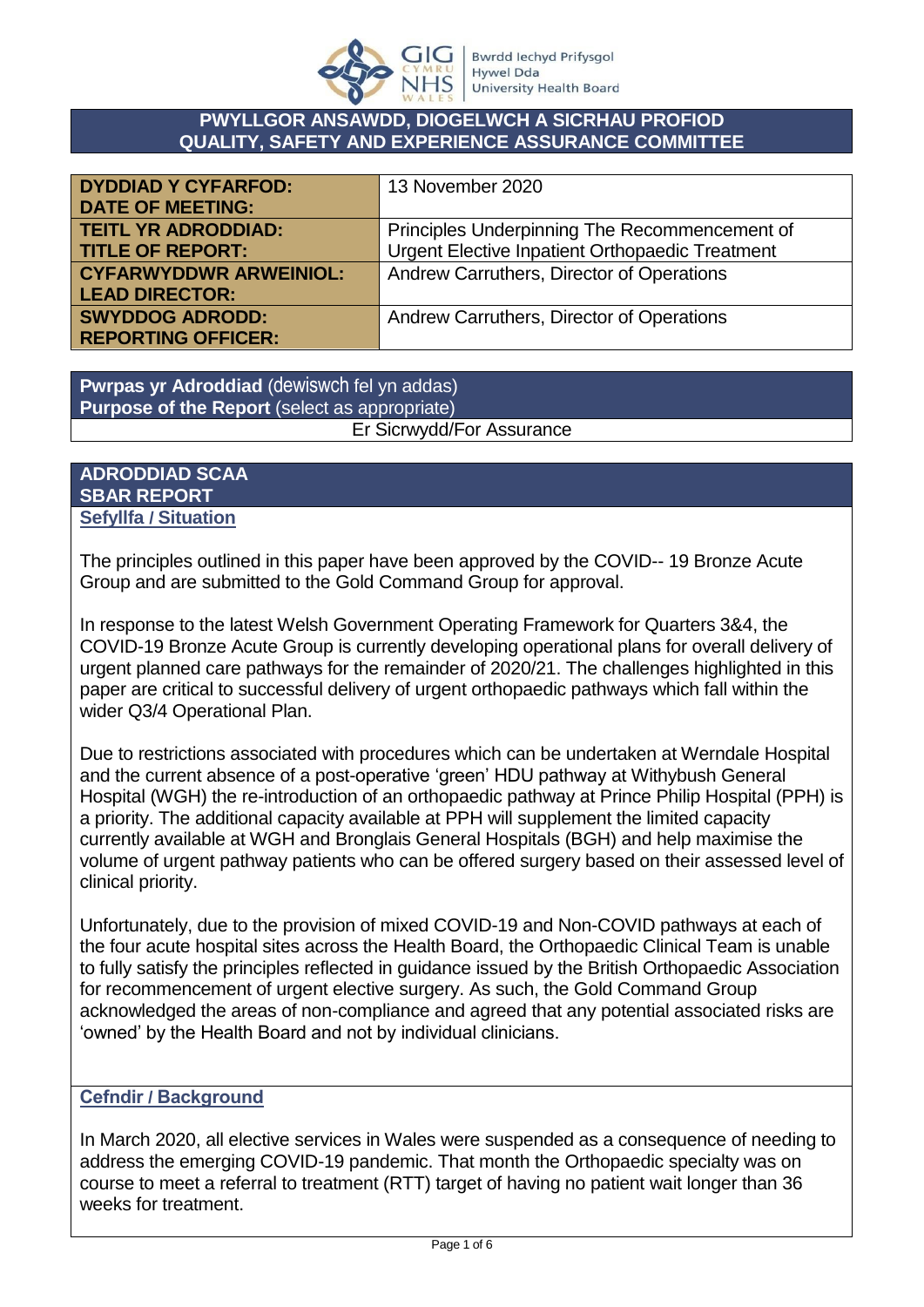The current position as at 17<sup>th</sup> September 2020 is that there are 6519 patients on the total RTT Orthopaedic pathway, 3101 awaiting treatment stage 4, of which 2400 have waited more than 36 weeks.

It is therefore imperative that elective surgery recommences at Health Board sites at the earliest opportunity as safely as possible, to provide additional capacity to that already being utilised at Werndale BMI Healthcare, Bancyfelin.

The Orthopaedic Consultant team across the Health Board validated their elective surgery waiting lists 3 months ago against the Royal College of Surgeons guidelines and identified 50 patients in category 1 and 450 in category 2. Revalidation is now taking place and will do so three monthly moving forward. The commencement of outpatient clinics has resulted in increasing numbers of patients being identified within these categorisations.

The HDdUHB Clinical Lead, Trauma and Orthopaedic (T&O)*,* has identified the environment in which T&O services should recommence based on guidance provided by the Royal College of Surgeons and the British Orthopaedic Association (BOA). These describe a range of principles to support the reintroduction of planned orthopaedic surgery, including:

- Clinical prioritisation,
- Patient level risk assessment and consent arrangements
- Patient screening and testing protocols
- Categorisation of elective facilities to reflect the level of compliance with BOA guidance re prevention of risk
- Staffing arrangements
- Staff screening & testing co-dependent services

Within the current operating framework of mixed COVID-19 and Non-COVID pathways at each of the four acute hospitals across the Health Board (and the supplementary dedicated 'green' pathway capacity available via Werndale Hospital), the Orthopaedic Clinical Team is able to comply with much of the guidance referenced above. However, there are key elements of this guidance which remain outside the scope of the Orthopaedic Clinical Team as referenced below:

 The Health Board is unable to offer elective operating facilities which meet the BOA Gold or Silver standard. Facilities at PPH, WGH and BGH would represent BOA 'Bronze' status site. The guidance is summarised below: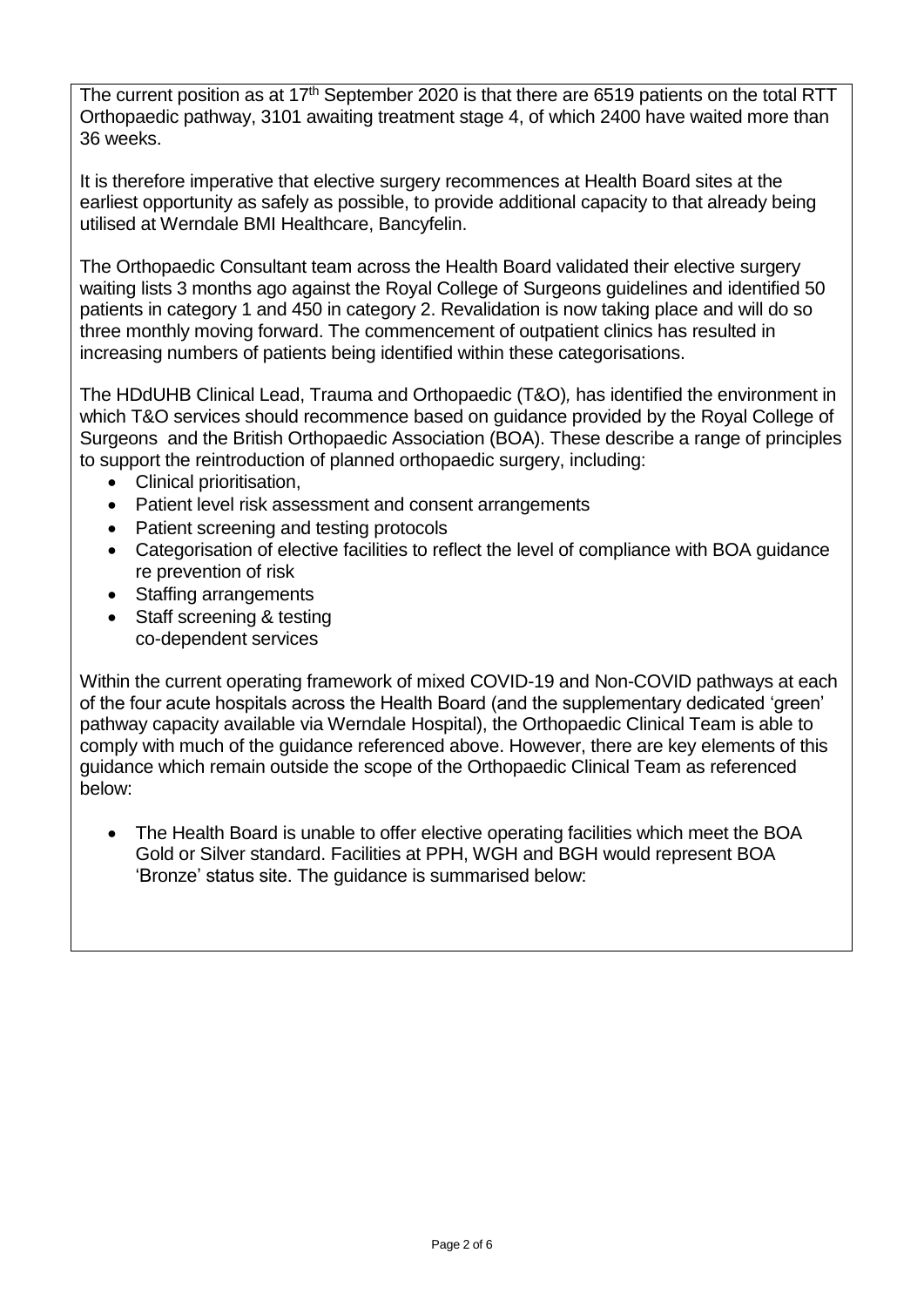|                                                               | <b>Gold</b>                                            | <b>Silver</b>                                                                                                                                       | <b>Bronze</b>                                                                                                                                                          |
|---------------------------------------------------------------|--------------------------------------------------------|-----------------------------------------------------------------------------------------------------------------------------------------------------|------------------------------------------------------------------------------------------------------------------------------------------------------------------------|
| <b>Buildings</b>                                              | Single point of access with<br><b>COVID checkpoint</b> | Single point of access with<br><b>COVID checkpoint</b>                                                                                              | Single point of access with COVID<br>checkpoint                                                                                                                        |
|                                                               | <b>Separate site</b>                                   | Building that can be physically<br>separated into distinct areas<br>with completely separate<br>entrance and no contact with<br>blue staff/patients | Department that can be physically<br>separated from other areas, but<br>unable to achieve complete<br>separation eg walk through common<br>area en route to department |
| <b>Diagnostics</b>                                            | <b>Separate facilities</b>                             | Separate entrances and rooms                                                                                                                        | Separate time slots/ strict cleaning                                                                                                                                   |
| Staff<br>(in work considerations,<br>out of work also needed) | <b>Robust screening/ testing</b><br>Separate teams     | Robust screening/testing<br>Separate teams for defined time<br>periods                                                                              | Robust screening/testing<br><b>COVID checkpoint and full</b><br>change/shower                                                                                          |
| Co-dependancies<br>(eg renal<br>replacement)                  | Co-dependancies available<br>on same green site        | Co-dependancies available on<br>same site but with green/blue<br>split                                                                              | Co-dependancies available on<br>different site but with green/blue<br>split                                                                                            |

 The Health Board does not support the routine screening and testing of staff supporting planned care pathways

In the absence of the practical ability to satisfy the BOA guidance on both of the above points, the Orthopaedic Clinical Team requested acknowledgement by the Health Board GOLD Command Group that recommencement of planned orthopaedic surgery would not be fully compliant with the principles outlined by the BOA. In so doing, the Clinical Team have requested that any potential associated risks for patients are 'owned' by the Health Board and do not rest with individual clinicians.

In support of the above request, the Clinical Team has acknowledged that it is imperative that individual clinicians will comply with all other aspects of the guidance, with particular emphasis on consenting and documentation procedures including clear indication that specific COVID-19 risks have been discussed pre-operatively with individual patients.

## **Asesiad / Assessment**

After extensive engagement and discussion with the Orthopaedic Clinical Team, each hospital site Triumvirate Team and the Planned Care Directorate, the proposed plan for recommencement of urgent orthopaedic surgical pathways is summarised below.

As reflected above, it must be acknowledged that due to the presence of mixed COVID-19 and NON-COVID clinical pathways at each acute hospital site, the Orthopaedic Clinical Team would not be able to fully satisfy the principles outlined in guidance offered by the BOA. The facilities available at each site would satisfy the BOA 'Bronze' status as neither hospital would be able to provides facilities which would comply with the BOA 'Gold' or 'Silver' categorisation,

## **Prince Philip Hospital**

Primarily due to the absence of emergency surgical pathways at the hospital, PPH is the only site within the Health Board which has sufficient theatre staffing resources available to support 1 dedicated orthopaedic operating theatre per week (10 sessions). As such, utilisation of PPH to support urgent orthopaedic elective pathways is critical to the overall volume of patients which can be delivered.

After consideration of various options for the configuration of beds at the hospital (including consideration of measures to mitigate infection control risks and the need to maintain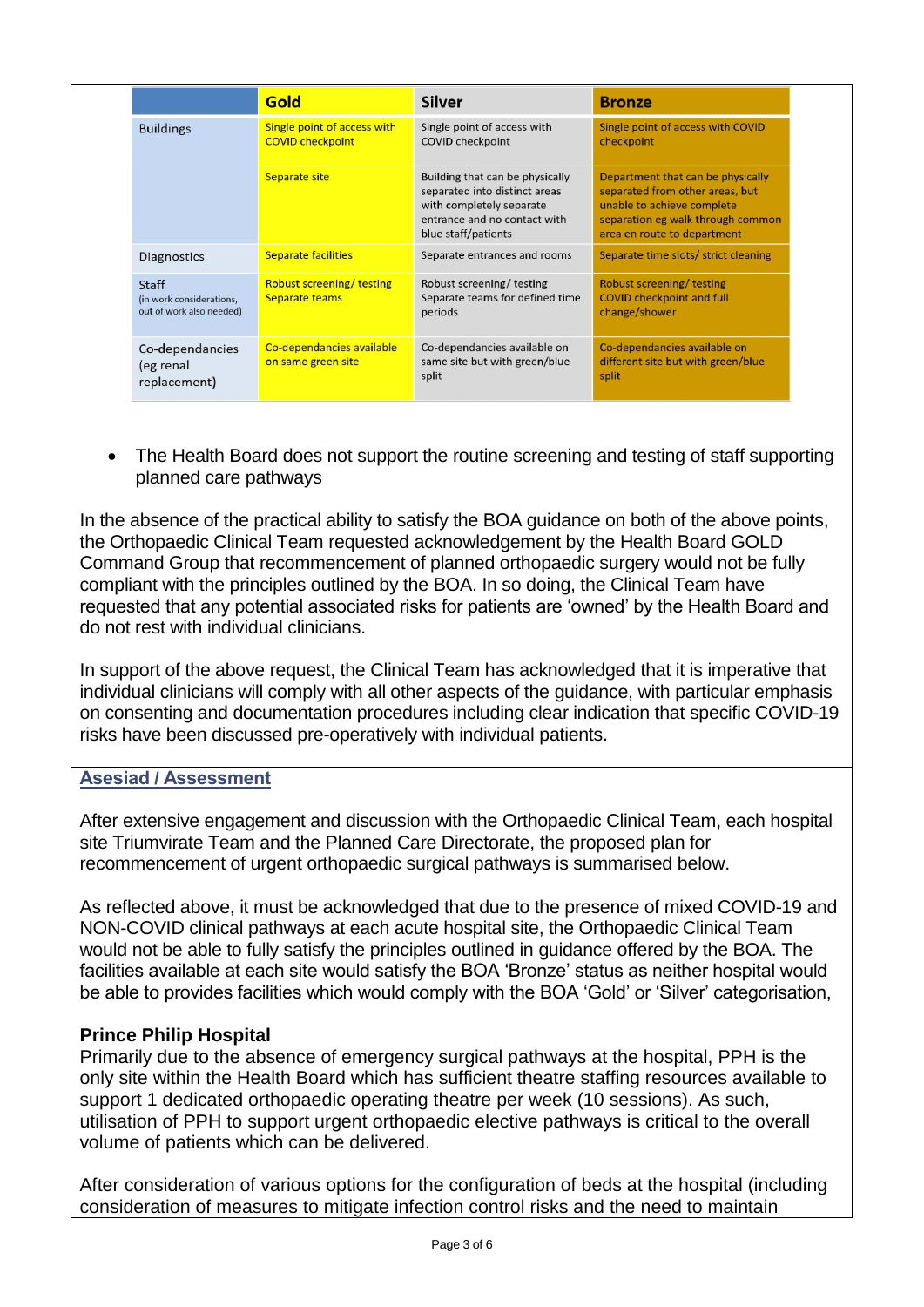sufficient bed capacity to support emergency medical pathways), the Planned Care Directorate, PPH Triumvirate Team and Orthopaedic Clinical Lead have jointly agreed a plan for the division of Ward 7 into 2 separate, distinct areas. This would enable a 9 bedded area to support urgent orthopaedic surgery and would include the following features:

| Division of Ward 7 into 2 separate                                                                                                                                                                                                                                      | Actions to mitigate risk during patient transfer                                                                                                                                                                                                                                                                                                                                                                                                                        |
|-------------------------------------------------------------------------------------------------------------------------------------------------------------------------------------------------------------------------------------------------------------------------|-------------------------------------------------------------------------------------------------------------------------------------------------------------------------------------------------------------------------------------------------------------------------------------------------------------------------------------------------------------------------------------------------------------------------------------------------------------------------|
| <b>Clinical Areas</b><br><b>Section 1:- 9 x Cubicles</b><br>(7 En-suite)<br>Section 2:- 16 Beds (Bays and 3<br>x cubicles)                                                                                                                                              | (from the 9 bedded area through the separate 16 bed<br>clinical area)                                                                                                                                                                                                                                                                                                                                                                                                   |
| <b>Benefits:</b>                                                                                                                                                                                                                                                        | All patient bed areas have solid doors in place.<br>$\bullet$                                                                                                                                                                                                                                                                                                                                                                                                           |
| All Elective patients and staff<br>will have a separate entrance to<br>Ward 7 - therefore minimising<br>contact with other patients or<br>staff                                                                                                                         | During patient transfer the doors on all patient<br>areas & sluice will be checked to ensure they are<br>all closed. (Day to day practice is these doors<br>are kept closed).<br>All patients will be advised to stay in their side<br>$\bullet$<br>room / bay and not leave their area for the                                                                                                                                                                         |
| The Ward shall be divided into                                                                                                                                                                                                                                          | duration of the patient transfer.                                                                                                                                                                                                                                                                                                                                                                                                                                       |
| 2 separate areas divided by a<br>solid door.                                                                                                                                                                                                                            | Prior to the transfer all staff who are not essential<br>will be asked to move from the nurse station<br>area and leave the immediate thoroughfare area                                                                                                                                                                                                                                                                                                                 |
| Separate staff, services<br>and utilities shall be<br>available for each<br>service. Sluice, clinical<br>room etc.<br>Staff will not work in other<br>areas of the hospital<br>Separate staff break rooms<br>shall also be available<br>ensuring no mixing of<br>teams. | Staff will man the area ensuring no access is<br>allowed for the duration of the patient transfer/<br>movement<br>All staff will be wearing Type 11 Masks as per<br>$\bullet$<br>guidance minimising any risk of transfer.<br>Patient will be transferred on a trolley and not<br>$\bullet$<br>have any physical contact with the surroundings<br>Transfer to and from theatre shall be as with<br>current plan in place. This practice is well<br>established on site: |
| Maintains current acute<br>medical capacity so more<br>resilient for increase in<br>demand from winter<br>pressures and further<br>COVID-19 waves                                                                                                                       | Theatre contact ward to advise on<br>collection<br>The corridors will be blocked to<br>public/staff traffic to allow patient trolley to<br>be collected and taken to theatre/returned<br>from theatre to ward (Sections 1 & 2).<br>$\triangleright$ Access to breast Care – door to be                                                                                                                                                                                  |
| The division shall allow for:<br>Section 1: - 9 cubicles (7 of<br>these are En-suite) and<br>Section 2: - a further 16 beds<br>available for the other service<br>determine.                                                                                            | closed.<br>All services will be advised of the arrangements<br>in place and will be expected to comply with this<br>pathways / process established. This will be<br>overseen by the Senior Nurse Manager/ Senior<br><b>Sister</b>                                                                                                                                                                                                                                       |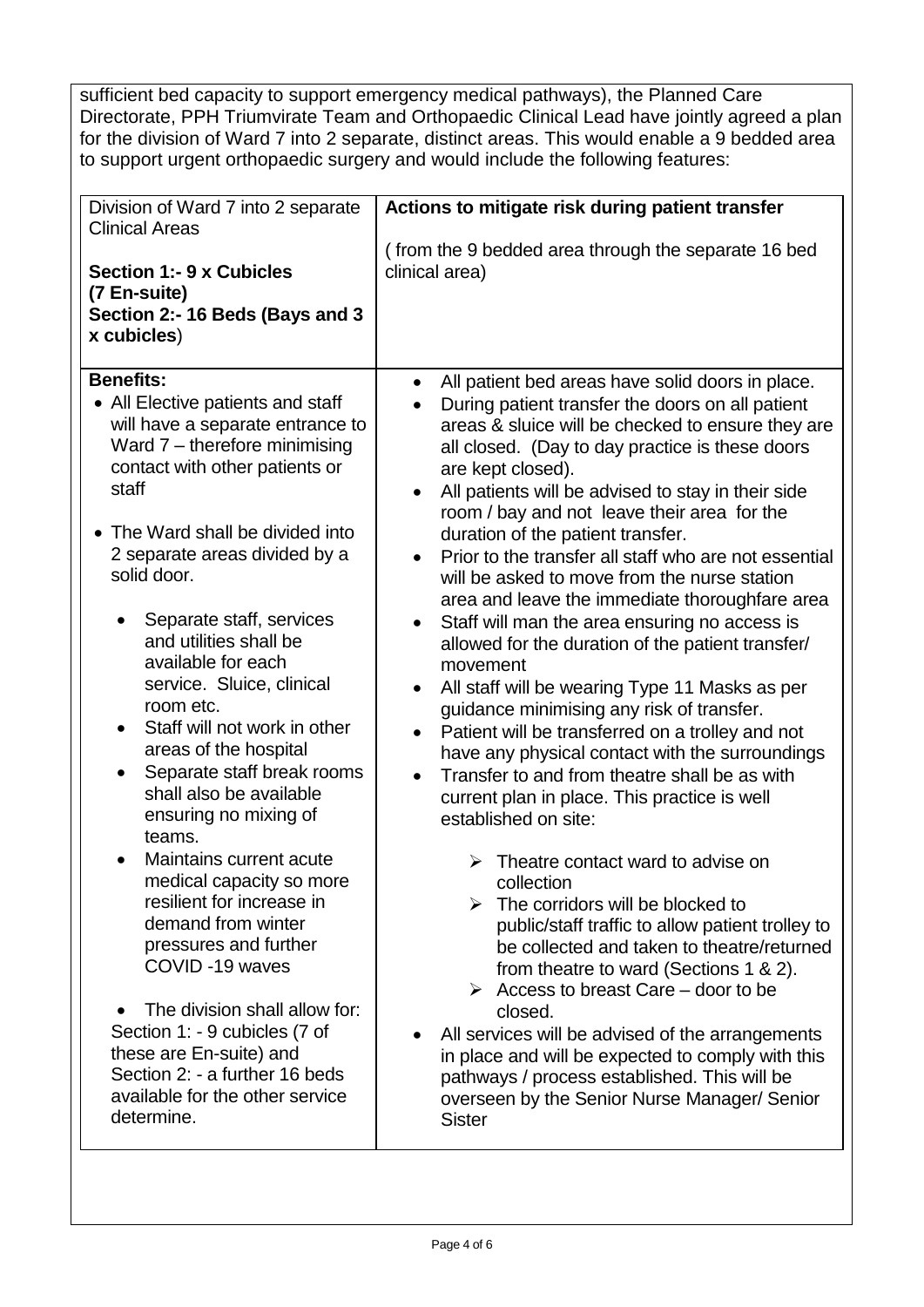# **Withybush General Hospital**

The consultant body at WGH are accepting of the site proposal as described, albeit they are unable to treat patients requiring Intensive Care Unit / High Dependency Unit (ITU/HDU) post operatively. WGH has identified Ward 4 as its elective ward.

Ward 4 already accommodates post-operative elective Gynaecology and General Surgery patients, which include some 'low level' colorectal cases. It is the proposal that Orthopaedics are also catered for on this ward.

It is proposed that Orthopaedic patients will be kept in a separate bay on the ward to patients from the other specialties and side rooms used as necessary.

Ward 4 is currently open 5 days per week, but if elective throughput increases to require 7 day coverage then the site is willing to seek agency block booking to address staffing shortfalls, as identified.

PPE is used on the wards and changed between patients.

Orthopaedics have been allocated two session main theatre lists on Tuesdays and Wednesdays (This contrasts with the 11 main theatre sessions per week pre COVID-19 and additional DSU capacity, which has returned to 2 sessions per week)

There is no HDU/ITU facility available at WGH for post-operative care and this will affect the ability to treat some patients on this site

All medical on call rotas within the hospital have returned to pre COVID-19 schedules, ensuring patients are managed out of hours as previously achieved.

## **Bronglais General Hospital**

The consultant body at BGH are accepting of the site proposal as described below:

- Patients are cared for post operatively on a mixed specialty ward- as they were pre-COVID-19.
- PPE is used on the wards and changed between patients.
- Orthopaedics have been allocated two session main theatre lists twice a month, compared with the 5 sessions per week they had previously enjoyed.

Elective orthopaedic patients and staff will use the main hospital entrances and circulation space to attend the wards (no mitigation)

## **Screening & testing of Staff**

The Health Board does not currently provide routine screening and testing of staff supporting 'green' planned care pathways due to significant capacity pressures within the local TTP service. Whilst this remains under review, there are no current plans for routine screening / testing to be extended to 'green' pathway staff.

For assurance, risk assessments have been undertaken for each of the proposed pathways, in support of the actions outlined within this report.

**Argymhelliad / Recommendation**

QSEAC are requested to receive assurance from the actions outlined within the Principles Underpinning the Recommencement of Urgent Elective Inpatient Orthopaedic Treatment Report.